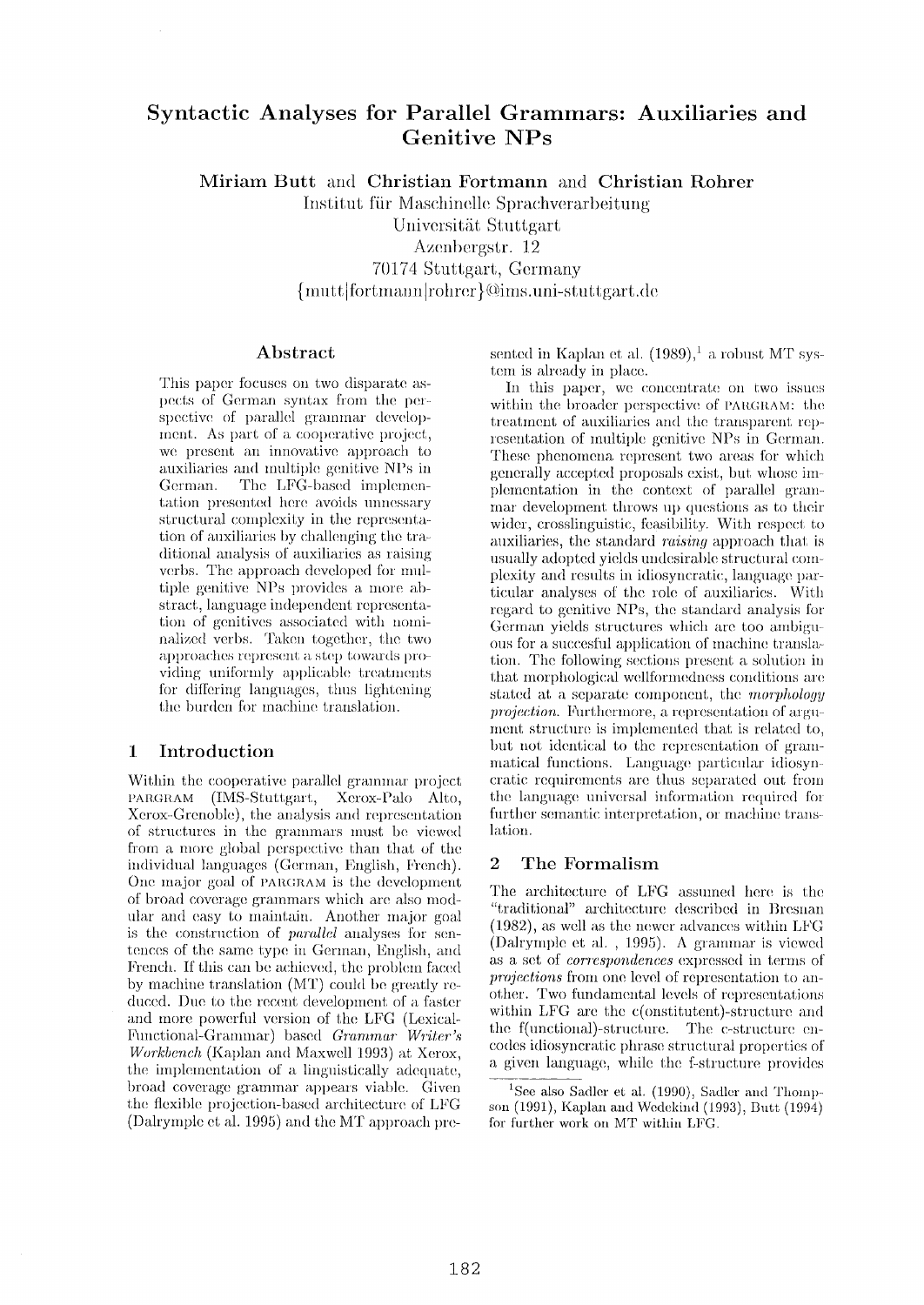a language universal representation of grammatical functions (e.g., subject, OBject), complementation, tense, binding, etc. The correspondence between c-structure and f-structure is not onto or one-to-one, but many-to-one, allowing an abstraction over idiosyncratic c-structure properties of a language (e.g., discontinuous constituents).

In addition, several proposals exploring possible representations of a s(emantic)-structure have been made over the years (e.g. Halvorsen and Kaplan  $(1988)$ , Dalrymple et al.  $(1993)$ ). As the realization of a separate semantic component is only planned for the latter stages within PARGRAM, no further discussion of possible formalisms will take place here. It should be noted, however, that rudimentary semantic information, such as argument structure information (lexical semantics), is encoded within the f-structures in order to facilitate transfer in some cases. A case in point is presented in the section on German genitive NPs.

#### 3 Auxiliaries  $-$  a flat approach

#### The Received Wisdom  $3.1$

Auxiliaries have given rise to lively debates concerning their exact syntactic status (e.g. Chomsky (1957), Ross (1967), Pullum and Wilson (1977), Akmajian et al. (1979), Gazdar et al. (1982)): are they simply main verbs with special properties, or should they instantiate a special category AUX? Within current lexical approaches (Lexical-Functional-Grammar (LFG), Head-driven Phrase Structure Grammar  $(HPSG)$ , auxiliaries (e.g. *have*, *be*) and modals  $(e.g. must, should) are treated as raising verbs,$ which are marked as special in some way: in HPSG through an [AUX: +] feature (Pollard and<br>Sag 1994), in LFG (Bresnan 1982) by a difference in PRED value.<sup>2</sup> However, newer work within LFG (Bresnan 1995, T.H. King 1995) has been moving away from the raising approach towards an analysis where auxiliaries are elements which contribute to the clause only tense/aspect, agreement, or voice information, but not a subcategorization frame. This view is also in line with approaches within GB (Government-Binding), which see auxiliaries simply as possible instantiations of the functional category I (see also Halle and Marantz  $(1993)$ .

The "traditional" treatment of auxiliaries in both HPSG (Pollard and Sag 1994) and LFG has its roots in Ross's (1967) proposal to treat auxiliaries and modals on a par with main verbs.<sup>3</sup> In particular, auxiliaries are treated as a subclass of raising verbs (e.g. Pollard and Sag (1994), Falk (1984)). For example, a simple sentence like  $(1)$  would correspond to the c-structure and fstructure shown in  $(2)$  and  $(3)$ , respectively. Note that the level of embedding in the f-structure exactly mirrors the c-structure: each verbal element takes a complement.

(1) Der Fahrer wird den Hebel gedreht haben the driver will the lever turned gave The driver will have turned the lever.'



The main reasons to treat auxiliaries as complement taking verbs in English are: 1) an account of VP-ellipsis, VP-topicalization, etc. follows immediately; 2) restrictions on the nature of the verbal complement (progressive, past participle, etc.) following the auxiliary can be stated straightforwardly (Pullum and Wilson (1977), Akmajian et al.  $(1979)$ , Gazdar et al.  $(1982)$ ). The latter point holds for German as well, and in fact, without

 ${}^{2}$ See Falk (1984) for an early LFG treatment of 'do' in line with that proposed here, and Abeillé and Godard (1994) for a similar treatment in French.

 ${}^{3}$ The term *auxiliary* has often been taken to subsume both modals and elements such as have and be. However, the distinction between the two is necessary not only semantically, but also syntactically. In Ger-

man and (some dialects of) English modals can be stacked, while the distribution of auxiliaries is more restricted. Also, assuming that semantic interpretation is driven primarily off of the f-structure, the relative embedding of modals must be preserved at that level in order to allow an interpretation of their scope and semantic force.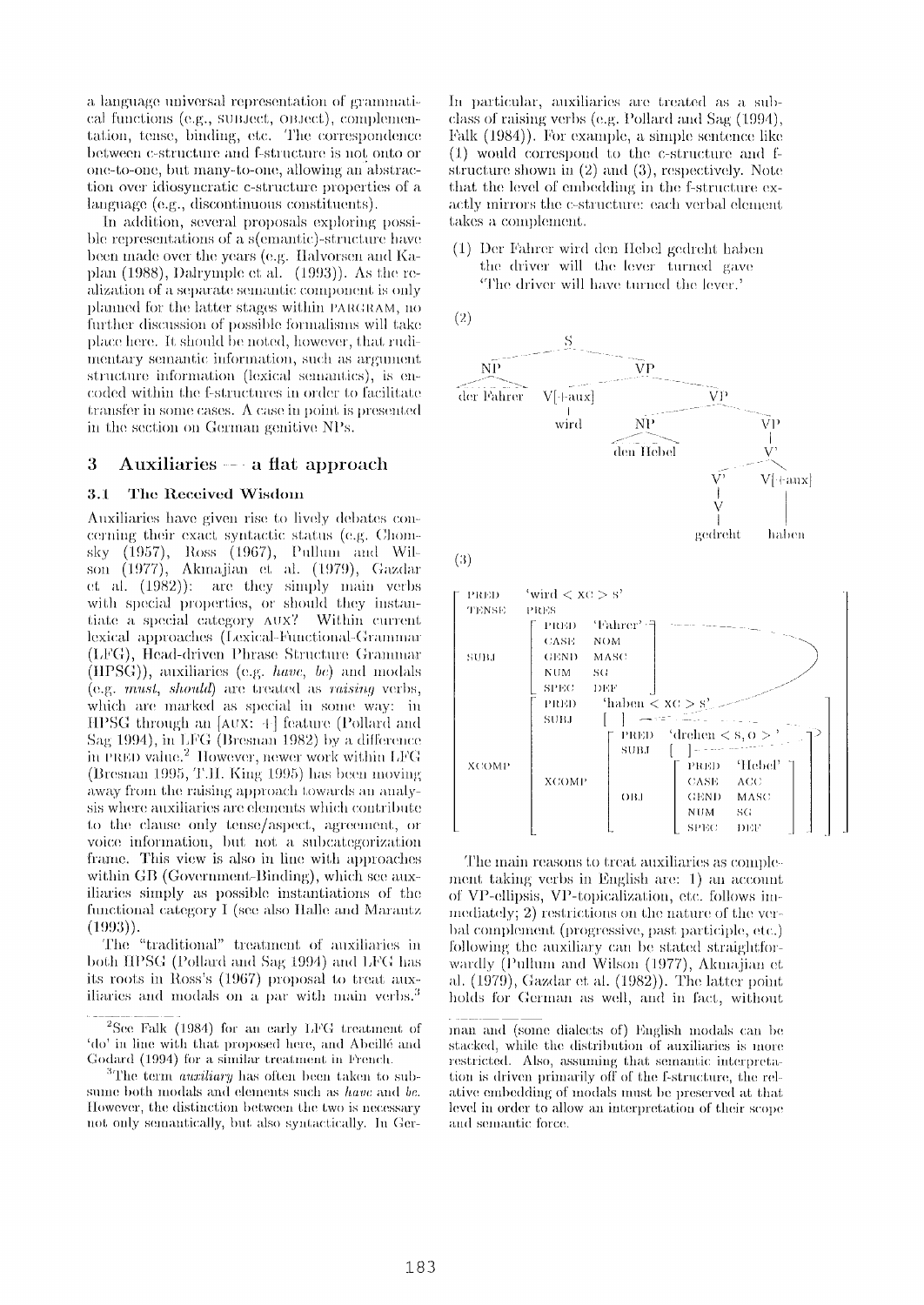some sort of a hierarchical structure, stating wellformedness conditions on a string of multiple auxiliaries becomes well night impossible in light of the greater ordering possibilities granted by the flexible German word order. There are also major reasons, however, for not adopting this analysis: 1) linguistic adequacy; 2) unmotivated structural complexity; 3) non-parallel analyses for predicationally equivalent sentences. Consider the French equivalent of  $(1)$  in  $(4)$ .

 $(4)$  Le conducteur aura tourné le levier will have turned the lever the driver 'The driver will have turned the lever.'

As argued by Akmajian et al. (1979), crosslinguistic evidence indicates that elements bearing only tense, mood, or voice should belong to a distinct syntactic category. In many languages, like French or Japanese, the information carried by *will* (future), or *have* (perfect) is realized morphologically rather than periphrastically. The analysis in (4) thus effectively claims that there exists a deep difference in the predicational structure of auxiliaries like will and have and the French aura.<sup>4</sup> This is not desirable from a crosslinguistic point of view, nor is it helpful for MT.

#### $3.2$ Alternative Implementation

The approach adopted here is a *flat* analysis of auxiliaries at f-structure  $((5))$ .

 $(5)$ 

| PRED-       | 'drehen $<$ SUBJ, OBJ $>$ ' |
|-------------|-----------------------------|
| TENSE       | FUTPERF                     |
| <b>SUBJ</b> | 'Fahrer'<br>PRED            |
|             | CASE -<br><b>NOM</b>        |
|             | GEND MASC                   |
|             | NUM-<br>SG                  |
|             | ${\rm SPEC}$<br>DEF         |
|             | 'Hebel'<br>PRED-            |
| OBJ         | CASE<br>ACC                 |
|             | MASC<br>GEND                |
|             | NUM<br>SG                   |
|             | ${\rm SPEC}$ .<br>DEF       |
|             |                             |

The auxiliaries *wird* 'will' and *haben* 'have' now only contribute information as to the overall tense. but do not subcategorize for complements. Structural phenomena like VP-ellipsis, coordination. or topicalization can, however, still be accounted for in terms of an appropriate embedding at cstructure (cf.  $(2)$ ). The role of auxiliaries in natural language is now adequately modeled, in particular with respect to a more realistic treatment of tense (compare  $(3)$  and  $(5)$ ), as the French  $(4)$ has essentially the same f-structure as  $(5)$ .<sup>5</sup>

However, the flat f-structure in (5) provides no room for a statement of selectional requirements, allowing massive overgeneration (e.g. nothing blocks the presence of two haben in  $(1)$ ). Neither can the particular order of auxiliaries be regulated. Our solution takes advantage of LFG's flexible projection-based architecture by implementing a projection which models the hierarchical selectional requirements of auxiliaries, yet does not interfere with the subcategorizational properties of verbs, as would be the case under a raising analysis.

 $(6)$ 



In LFG, the flexible word order of German is handled via *functional uncertainty*, which characterizes long-distance dependencies without resorting to movement analyses (Netter (1988), Zaenen and Kaplan  $(1995)$ ). As in  $(6)$ , which illustrates our alternative solution, functional uncertainty is represented by the Kleene Star  $(*)$ . The annotation on the NPs indicates that they could fulfill the role of any possible grammatical function (GF), e.g. SUBJ or OBJ, and that the level of embedding ranges from zero to infinite. With every auxiliary subcategorizing for an XCOMP, the two NPs could conceivably be arguments of three different verbs: wird, haben, or gedreht. Thus, the greater structural complexity unnecessarily increases the search space for the determination of a verb's arguments. In  $(6)$ , however, the m-structure is projected from the c-structure parallel to the fstructure through annotations similar to the usual f-structure annotations.<sup>7</sup> Statements about "mor-

lexical entries. Note that this treatment does not as yet include a fine-grained represention of tense and aspect. This is the subject of ongoing work. The treatment presented here provides the basis needed for a thorough crosslinguistic analysis of temporal and aspectual phenomena.

 $6$ For space reasons, the  $xc$  indicates  $xc$ OMP, the D a DEP.

<sup>7</sup>The annotation  $\mu$  M<sup>\*</sup> in (6) refers to the mstructure associated with the parent c-structure node, and  $\mu^*$  refers to the m-structure associated with the daughter node. The more familiar  $\uparrow$  and  $\downarrow$  of LFG are simply shorthand notations of the same idea,

<sup>&</sup>lt;sup>4</sup>Note that *wird* 'will' is often analyzed as a modal in accordance with Vater (1975). However, the arguments presented there are not conclusive.

<sup>&</sup>lt;sup>5</sup>The construction of the value for the composed tenses results from a complex interaction between the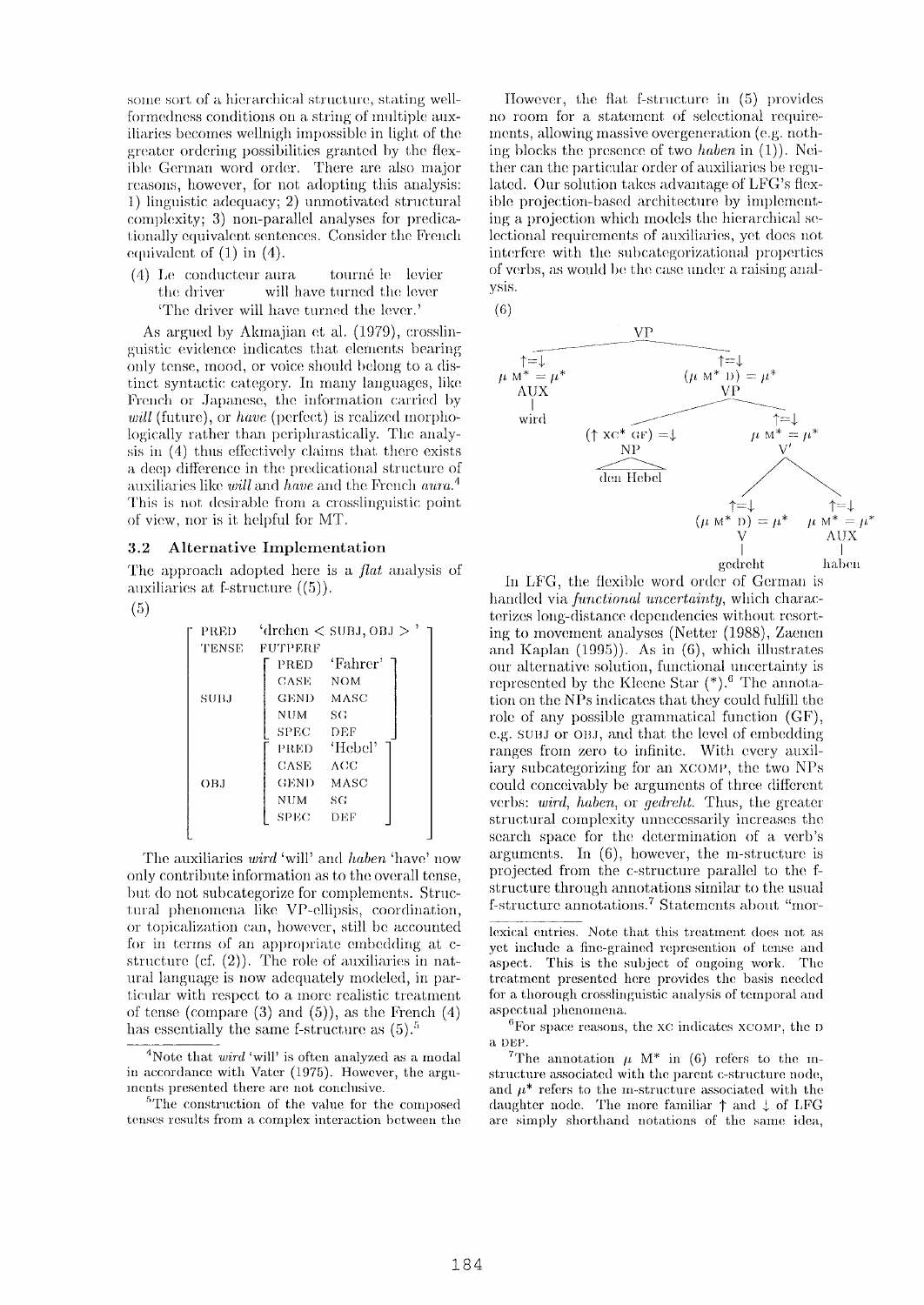phological" dependents (DEP) are thus decoupled from functional uncertainty: the relation of NP arguments to their predicator now does not extend through various layers of artificial structural complexity (XCOMPs). For VP-topicalization or extraposition an unbounded long-distance dependency must still be assumed. However, as the functional uncertainty path for auxiliaries is distributed only over the m-structure of the verb complex  $((\mu \uparrow$  $DEF^*) = \mu \downarrow$ , and does not involve the resolution of the role of NP arguments, there are in fact differing paths of functional uncertainty involved. The dependencies between predicators and their arguments and auxiliaries and their dependents are thus neatly factored out. The m-structure corresponding to the matrix  $VP$  in (6) is (7). The desired flat f-structure resulting from the usual  $\uparrow$ and  $\downarrow$  annotations is as in (5).

$$
(7)
$$

AUX FIN.  $A$ UX FIN. **VFORM RASE** DEP  $_{\rm{FIN}}$ DEP VFORM

Like the f-structure, the m-structure is an attribute-value matrix. It encodes languagespecific information about idiosyncratic constraints on morphological forms. The m-structure is not derived from the f-structure. Rather, both representations are in simultaneous correspondence with the c-structure. The following (abbreviated) lexical entry exemplifies the pieces of information needed. The disjunctive lexical entry for  $wind$  'will' in  $(8)$  takes the various combinatory possibilities of auxiliaries and main verbs into account, and provides the appropriate tense feature. For example, it requires that the embedded VFORM be BASE, and that there be no passive involved for a simple future like *wird drehen*.

 $(8)$ 

 $\Lambda$ UX wird  $(\mu M^* AUX) = +$  $\int (\mu M^*)$  DEP VFORM) = c BASE  $(\mu M^*$  DEP DEP VFORM)  $\neq$  PERFP  $(\uparrow$  PASSIVE)  $\neq +$ "simple future: wird drehen"  $(\uparrow$  TENSE) = FUT  $(\mu M^*$  DEP VFORM) = c BASE  $(\mu M^*$  DEP DEP VFORM) = c PERFP  $(\uparrow$  PASSIVE)  $\neq +$ "future perfect: wird gedreht haben"  $(\uparrow \text{TENSE}) = \text{FUTPERF}$ 

but restricted to the projection from c-structure to **f**-structure:  $\uparrow = \phi \wedge^*$ ,  $\downarrow = \phi^*$ .

Features needed only to ensure language particular wellformedness are no longer unified into the f-structure, cluttering a representation that is meant to be language independent. In our analysis, only features needed for further semantic interpretation, MT, or for the expression of language universal syntactic generalizations are represented at f-structure. For example, morphologically encoded information like case, gender, or agreement is needed for statements as to binding, predicate-argument relations, or the determination of complex clause structures (given that agreement is generally clause-bounded), and is therefore represented at f-structure. Wellformedness conditions on adjective inflection or relative pronoun agreement, however, can now be stated on the m-structure as idiosyncratic, language particular information which can be ignored for purposes of MT or semantic interpretation.

#### 4 Multiple Genitive NPs

The differing surface realization of genitives within NPs in English (preverbal NPs, postverbal PPs), French (postverbal PPs), and German (preverbal NPs, postverbal PPs or NPs), poses a particular challenge for a parallel grammar development project like PARGRAM. In this paper, we suggest a treatment of multiple genitive NPs which not only accounts for some restrictions on their distribution within German, but also allows a language independent (universal) representation, thus facilitating MT.

In general, the distribution of multiple NPs within NPs is an area of German syntax which has not received a satisfactory account to date (e.g., Pollard and Sag (1994), Bhatt (1990), Haider (1988)). In German, nouns generally have at most one genitive which may occur in a prenominal or postnominal position adjacent to the noun. Both kinds of genitives have the same morphological shape. However, nominalizations that are derived from a transitive verb allow for two genitives, one in the prenominal, the other in the postnominal position.

The function of a genitive is generally expressed as indicating a possessor: POSS within LFG. However, in the case of two genitives, the assignment of two POSS values violates the uniqueness-condition on f-structures and is furthermore insufficient to distinguish the two differing kinds of genitives. We therefore propose the utilization of two functions named GEN1 and GEN2 in order to avoid association with any specific semantic role. Furthermore, as genitives in the NP are generally optional, they are taken to express no governed functions, i.e., they are not subcategorized for by the noun. So  $\tt GEN1$  and  $\tt GEN2$  are semantic functions in LFG on a par with, say, adjuncts. The NP rule for German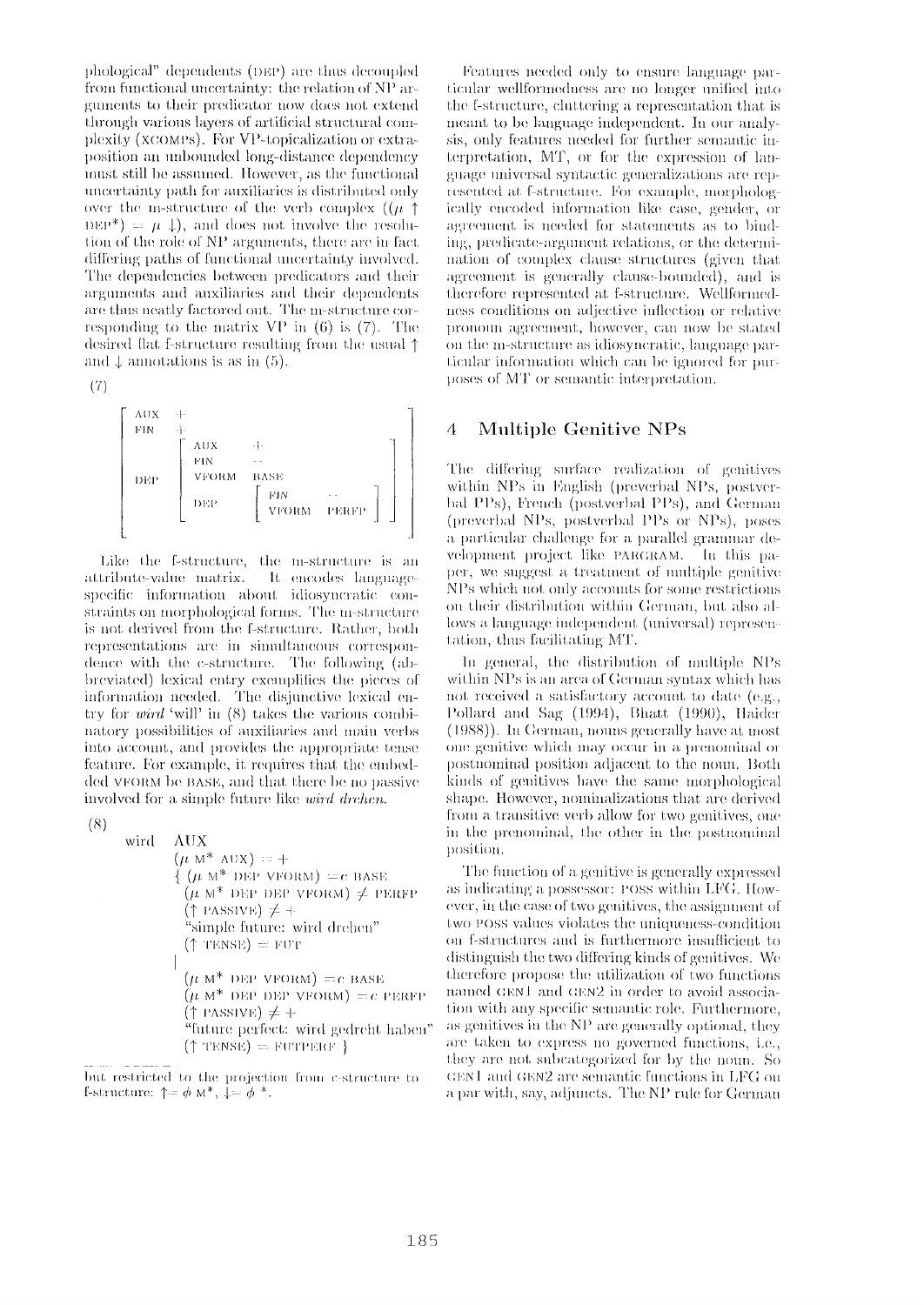**then is (9). 8** 

(9) NP 
$$
\rightarrow
$$
 ({DET:  $\uparrow = \downarrow$   
| NP: ( $\uparrow$  GEN1) =  $\downarrow$  })  
\nN:  $\uparrow = \downarrow$   
\n(NP: ( $\uparrow$  GEN2) =  $\downarrow$ )

If the head-noun is not derived from, say, a verb, the single genitive in either position is interpreted as a possessor. In case of a derived nominal, however, a genitive is interpreted according to the thematic roles assigned to the arguments of the verbal base. That means the functions GEN1 and sc gen2 have to be linked to the appropriate roles. Neither of the two functions is in principle restricted to any specific role. But if both genitives are present they must be interpreted according to a thematic role hierarchy.

As (10) shows, if only one genitive is present, its prenominal interpretation may be as agent or as patient. A postnominal (single) genitive is interpreted as agent if the head noun is derived from an intransitive, and as a patient/theme if derived from a transitive.

 $(10)$  a.

Elisabeths Lachen Elisabeth-Gen laughing 'Elisabeth's laughter'

b. Roms Belagerung Rome-Gen siege 'Rome's siege'

However, if two genitives occur, as in (11), the prenominal genitive is restricted to an agent, and the postnominal one to patient. This restriction must be encoded at some level, but does not follow from the distiction between  $GEM1$  and  $GEN2$ , which are functions that do not bear any semantic content on their own.

(11)

Karls Behandlung Peters Karl-Gen treatment Peter-Gen 'Karl's treatment of Peter'

To obtain the correct linking, the argument structure of the verbal base must be available. Since MT is based on f-structures within PAR-GRAM, the argument structure has to be present at this level of representation.<sup>9</sup> Nominalization is therefore implemented as a morphologically driven process (lexical rule) which eliminates subj and OBJ from the verb's subcategorization frame and enters the verb's argument structure into the

lexical entry of the noun. This yields the optionality of genitives while preserving the underlying semantics, as shown in (12). The association of CEN1 and GEN2 then is determined according to a hierarchical order of arguments (Bresnan, 1995).

This approach also provides a means of handling certain cases of categorial shift. For instance, in German temporal and conditional adjuncts may be realized as PPs dominating an NP headed by a deverbal noun. English does not have this option, but employs an adjunct-clause instead. Here, the GEN1 and GEN2 functions of the German f-structure have to be related correctly to the SUBJ and OBJ functions of the English f-structure.

 $(12)$ 

| bei Karls              | Darstellung                      | des Vorfalls     |
|------------------------|----------------------------------|------------------|
| at Karl-Gen            | report                           | the accident-Gen |
| mussten                | alle                             | lachen           |
| must-Past              | all                              | laugh            |
|                        | 'when Karl reported the accident |                  |
| everyone had to laugh' |                                  |                  |

Here the linking of the GEN1 and  $GEN2$  functions to the appropriate thematic rote in the German f-structure drives the transfer of these functions to the SUBJ and OBJ functions of the English f-structure.





Under this approach, languages now only differ with respct to the categorial realisation of the function by case-marked  $\overline{NP}$  or PP. Thus, an application of this treatment not only provides an adequate grammatical analysis of the NP in Ger man, but also facilitates MT.

# **5 Conclusion**

This paper has presented innovative approaches for two particular syntactic phenomena: auxiliaries and multiple genitive NPs. The analyses proposed allow the factorization of language partieular, idiosyncratic information. This results in a cleaner treatment of auxiliaries by factoring out morphological wellformedness conditions, and allows for the preservation of argument structure

 $8A$ bstracting away from bar-level considerations and further optional constituents, this rule captures the restrictions that determine the dislocation of a genitive in the matrix NP.

 ${}^{9}$ If a semantic or argument projection is assumed (e.g., Halvorsen and Kaplan, 1988), this information may be represented at another independent projection.